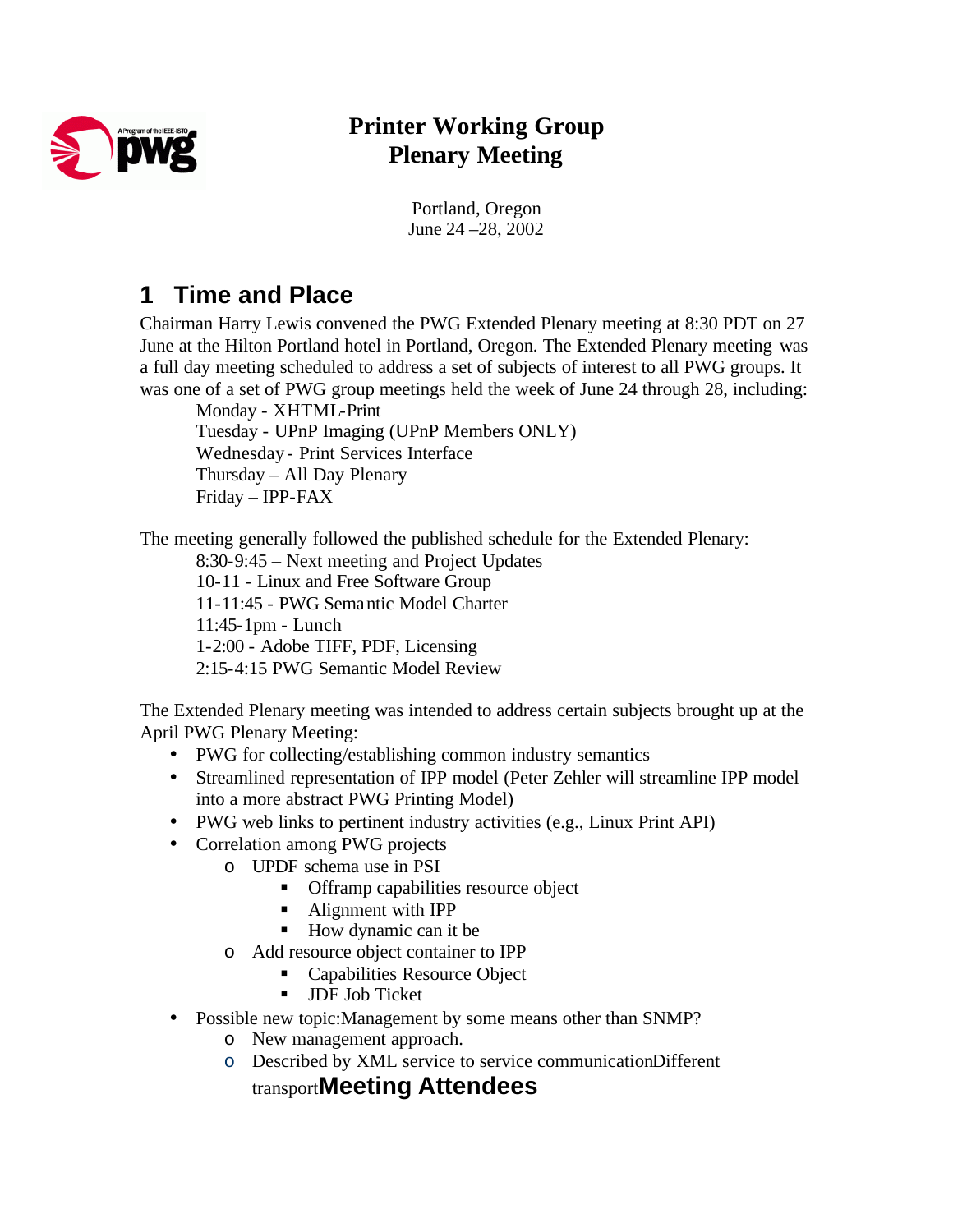| <b>Attendee</b>        | <b>Company</b>         | <b>Email Address</b>              |
|------------------------|------------------------|-----------------------------------|
| Albright, Shivaun      | HP.                    | shivaun albright@hp.com           |
| Berkema, Alan          | <b>HP</b>              | alan-berkema@hp.com               |
| Farrell, Lee           | Canon                  | lfarrell@cis.canon.com            |
| Hall, David            | <b>HP</b>              | dhall@hp.com                      |
| Hamzy, Mark            | <b>BM</b>              | hamzy@us.ibm.com                  |
| Lewis, Harry           | <b>IBM</b>             | harryl@us.ibm.com                 |
| Nagasaka, Fumio        | Epson                  | nagasaka.fumio@exc.epson.co.jp    |
| Ota, Koichiro          | Epson                  | Kochiro. Ota@exc.epson.co.jp      |
| Pulera, John           | Minolta                | jpulera@minolta-mil.com           |
| Rowley,                | <b>Stuart</b>          | <b>Kyocera/Mita</b>               |
| Schade, Norbert        | Oak                    | norbertschade@attbi.com           |
| Seeler, Rick           | Adobe                  | rseeler@adobe.com                 |
| Shahindoust, Amir      | Toshiba                | amir.shahindoust@tabs.toshiba.com |
| Sommer, Jim            | <b>Granite Systems</b> | sommer@granitesystems.com         |
| Songer, Gail           | <b>Netreon</b>         | gsonger@peerless.com              |
| Taylor, Bob            | <b>HP</b>              | robertt@vcd.hp.com                |
| Takahashi, Kazuki      | Sharp Labs of America  | ktakahashi@sharplabs.com          |
| <b>Tronson, Ted</b>    | <b>Novell</b>          | ttronson@novell.com               |
| Uchino, Atsushi        | Epson                  | uchino@eitc.epson.com             |
| <b>Wagner, William</b> | <b>NetSilicon</b>      | wwagner@netsilicon.com            |
| <b>Whittle, Craig</b>  | <b>Sharplabs</b>       | cwhittle@sharplaps.com            |
| <b>Wright, Don</b>     | Lexmark                | don@lexmark.com                   |
| Yang, Yiruo            | Epson                  | yyang@eitc.epson.com              |
| Zehler, Peter          | <b>Xerox</b>           | pzehler@crt.xerox.com             |
|                        |                        |                                   |

# **3 Next Meetings**

The PWG and associated group meetings scheduled for the rest of 2002 are:

| August $26-30$ | Santa Fe, NM    |
|----------------|-----------------|
| November 4-8   | New Orleans, LA |

Specific locations have not yet been established. The IEEE-ISTO will be communicating specifics for the August meeting shortly.

Considering meeting for 2003, Harry suggested the following tentative schedule and locations.

| <b>Week of</b> | <b>Location</b>       |
|----------------|-----------------------|
| January 20     | Maui, Hawaii          |
| April 21       | Washington, D.C.      |
| July 14        | Vancouver B.C.        |
| October 6      | N.Y.C.                |
| December 8     | San Diego, California |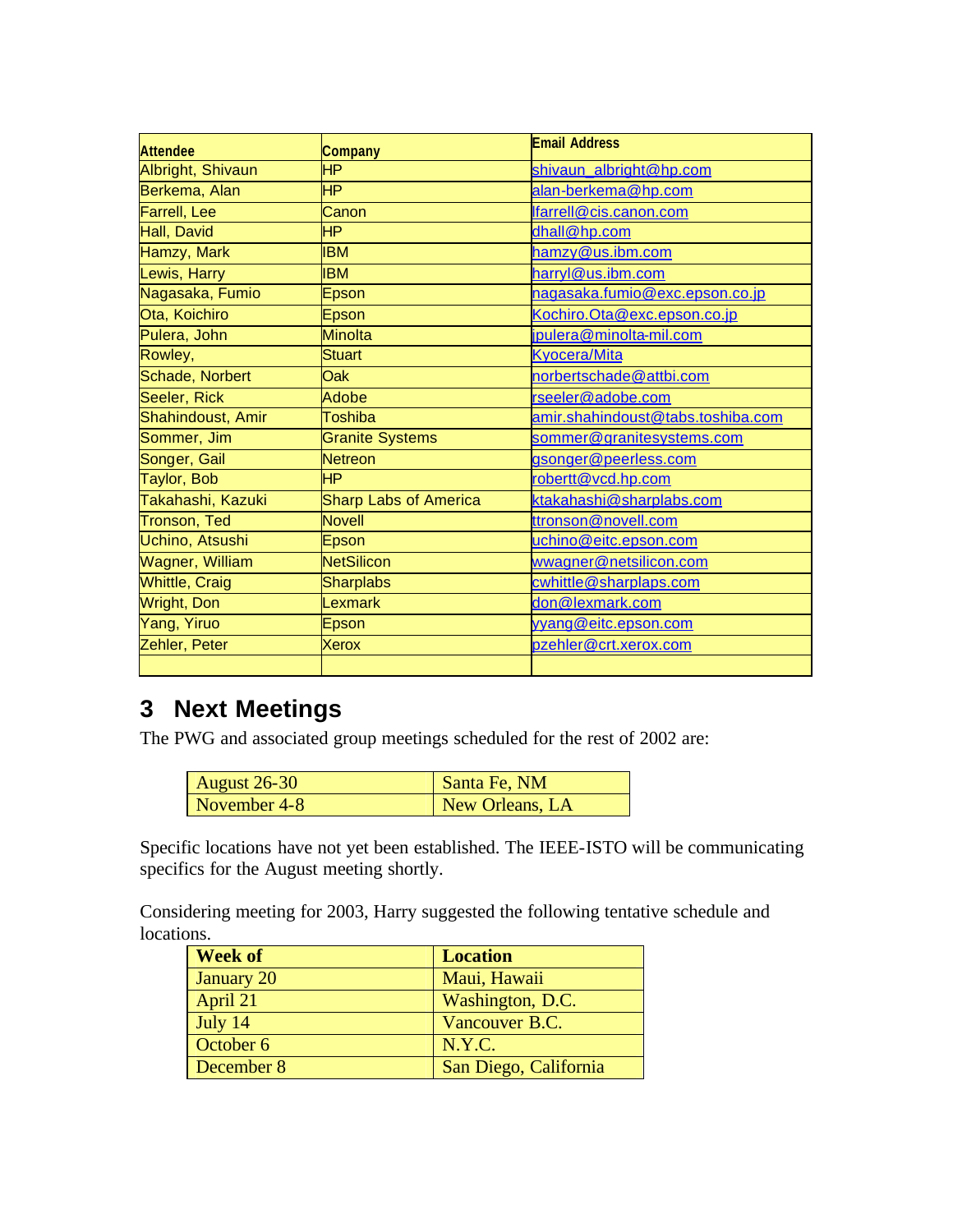# **4 Working Groups Status**

Standard Plenary reports IPP Update - Harry Lewis Printer MIB Update - Harry Lewis XHTML-Print Status - Don Wright PSI Status - Alan Berkema UPDF Status - Norbert Schade IPP-FAX Status - Gail Songer Misc and Related - As needed

### *4.1 UPDF*

Norbert Shade, technical lead for the UPDF group, presented a UPDF summary and distributed two documents. " The 10 Commandments of UPDF" and "UPDF Tutorial", an outline of a proposed training class. These documents will be made available on the UPDF page of the PWG web site.

As to status, the Group and completed definition of the level 1 implementation and needs application samples. The UDPF group solicits interested companies to provide one device description per company to verify the level 1 implementation.

Several significant features of level 1 were identified, including the handling of Optional add-ons. With traditional drivers, such components can be handled only if known about when the driver is written. But it typically would require a new driver to accommodate third party add-ons that appeared after the device was deployed. UPDF describes add-ons in separate descriptions and uses a "connector concept" (configuration file) which allows independent descriptions of main and ancillary units to be combined. To avoid need for manual inclusion, it requires that such optional units have primary device readable Device ID's

A question was presented relative to the use of UPDF for other imaging device capabilities definition requirements, specifically: "Can the format be used to present current configuration and current settings?". The answer was that this could be added in the next level of UPDF capabilities, which would include a bi-directional capability"

The UDPF Group has prepared a two-day tutorial and has a business plan for presentation.

### *4.2 XHTML-Print*

Don Wright indicated that there were some details of the specification that are still being worked through. This includes:

- 1. Conversion to HTML format.
- 2. Separate format from style.
- 3. Table to describe which elements are supported, etc.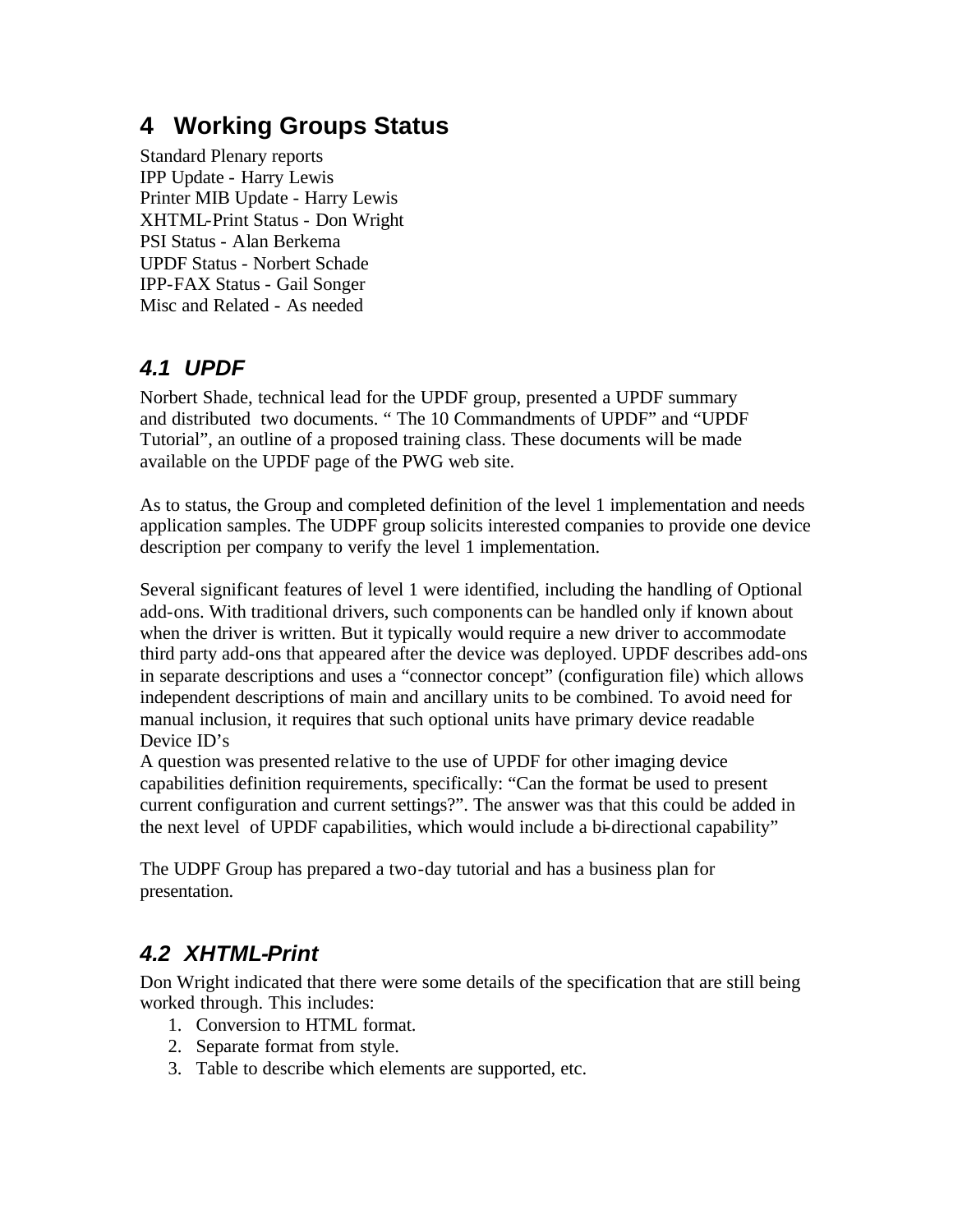However, they do not change the core functionality. Because of format and style changes made to encourage W3C adoption, last call is expected some time after Santa Fe Meeting

## *4.3 IPPFAX*

Gail Songer presented a basic outline of current activity. This included a re-review of the basic requirement and a relook at data format in light of Adobe position on TIFF FX. Outstanding questions are:

- a. Is IPPFAX intended to be extended to general mechanism for Driverless printing?
- b. How important is the alignment with IFAX? With PSTN Fax?
- c. What is the IPPFAX Relation to web services.

## *4.4 PSI*

Alan Berkema indicated that the activity has advanced to considering use cases. Some complexity issues have come up including job flow, security. The objective is to try to get basic functionality in version 1.0 and then address problems and extensions on basis of field experience with initial release

Schedule objective

- V.95 (all functions defined, editorial cleanup) by end of 02
- V 1 interoperability testing by first quarter of 03

### *4.5 MIB*

Harry outlined current status:

There have been requests to add items to the Printer MIB:

Prt ChannelType – add chSmtp

LangCALCOMP LangDoD dept of defense CALS1, Cals2, C4 LangVersatec S etc

### *4.6 IPP*

Ask if IPP wants meeting

Tom Hastings report

# *4.7 Facilitation/Coordination group*

Hastings, Bob Tailor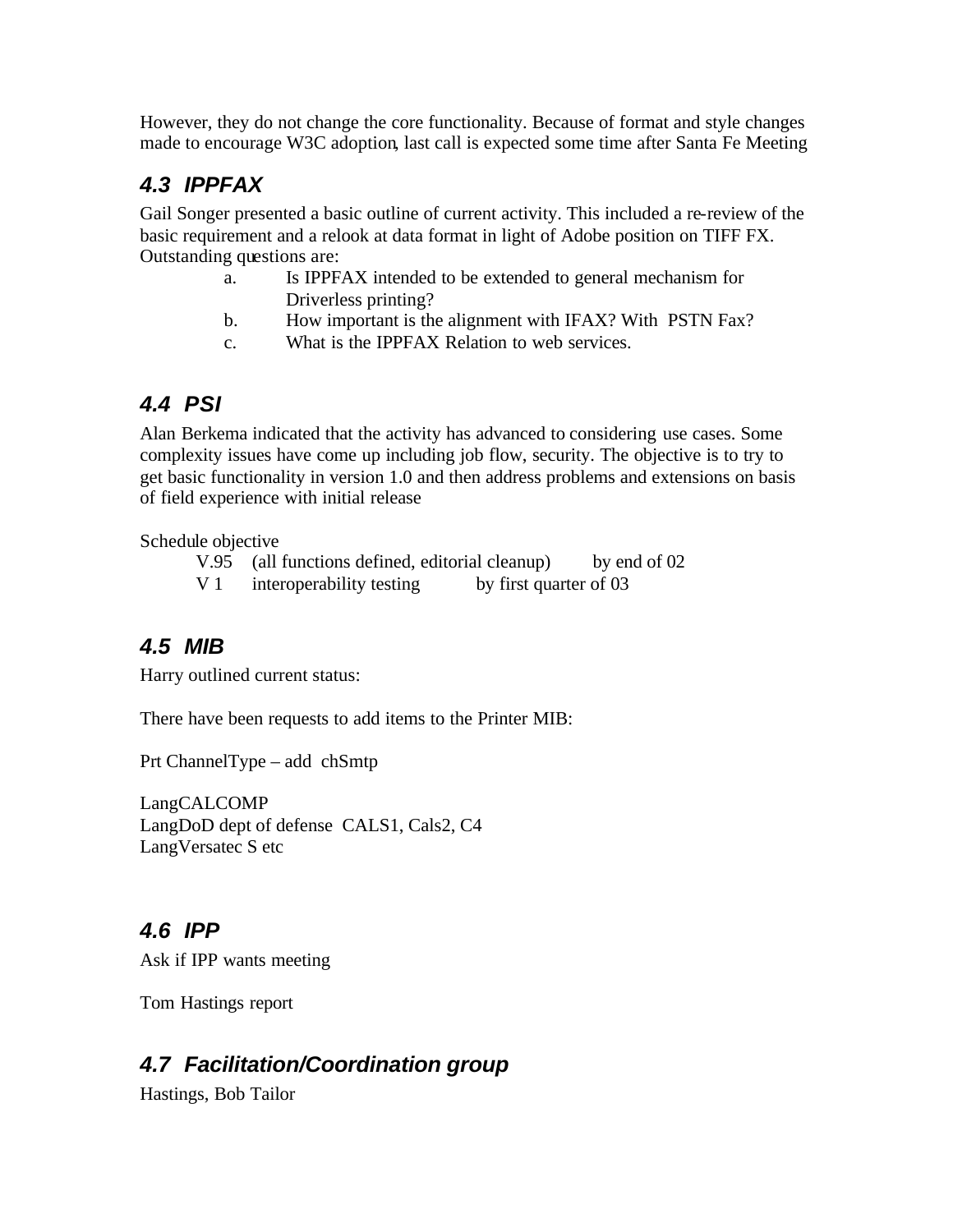Upnp, PSI, XHTML Application Multiplex – Bob Herriot UPNP addresses issues but is languishing IPP IETF

# **5 Semantic Model**

Peter Zehler Charter discussion

```
ftp://pwg.org/pub/pwg/Semantic_model/PWG-Semantic-Model-Charter-
Proposal.pdf
```

```
Add process for update, extending the model
Minor grammatical corrections
```

```
Intent
"ftp://pwg.org/pub/pwg/Semantic_model/PWG-Semantic-Model-Overview.pdf"
```
PWG Semantics Objects – Jobs, Documents Attributes of and actions related to these objects

IPP – model and protocol documents, plus ancillary documents in 20 pages or so. ftp://ftp.pwg.org/pub/pwg/Semantic\_model/PWG-Semantic-Mode-06-020617.pdf ftp://ftp.pwg.org/pub/pwg/Semantic\_model/PWG-Semantic-Mode-06-020617.doc

upnp is a simple implementation of pwg semantics

JDF also has sections that relates to pwg semantics Objective is to use same semantics or Define mapping between PWG and other environments

Model describe

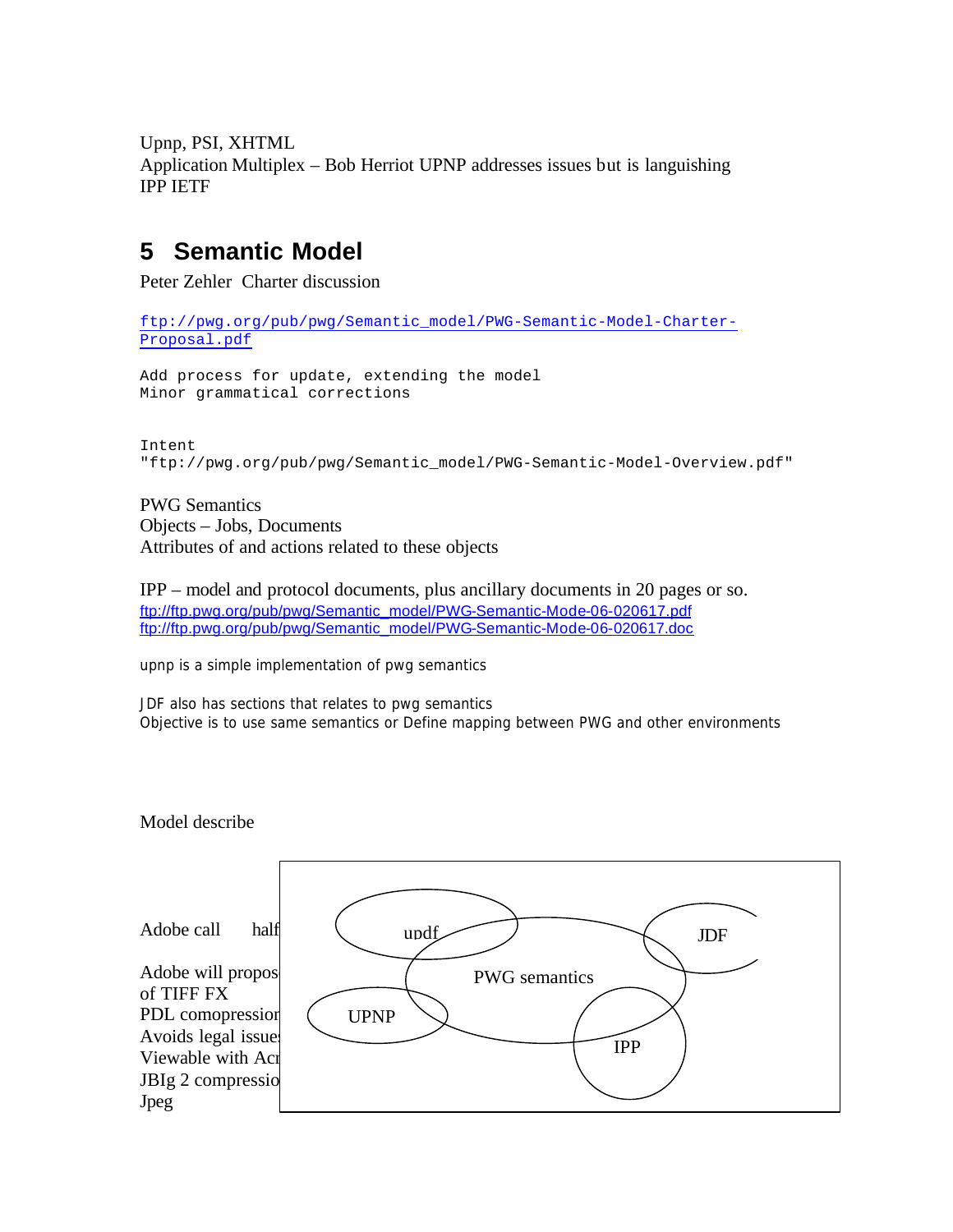JPEG 2000 4X jpeg

Single pass data Nor more than single page buffering..- partial streaming

Random access not required to print

Separate PDF for each page  $+$  &-

new subformat modify existing format so that must order information could be PDF/X ISO standard  $+$  &-

format spec proposal

PDF1.4 book Sample Keyword – register at adobe

Define objects Present in order to be rendered

Cross reference not necessary for streaming application

Compare to scalable vector graphics

Any IP on JIBG 2, JPEG, JEPG2000?

Could improve upon comporession of you rhave more storage by doing global objects.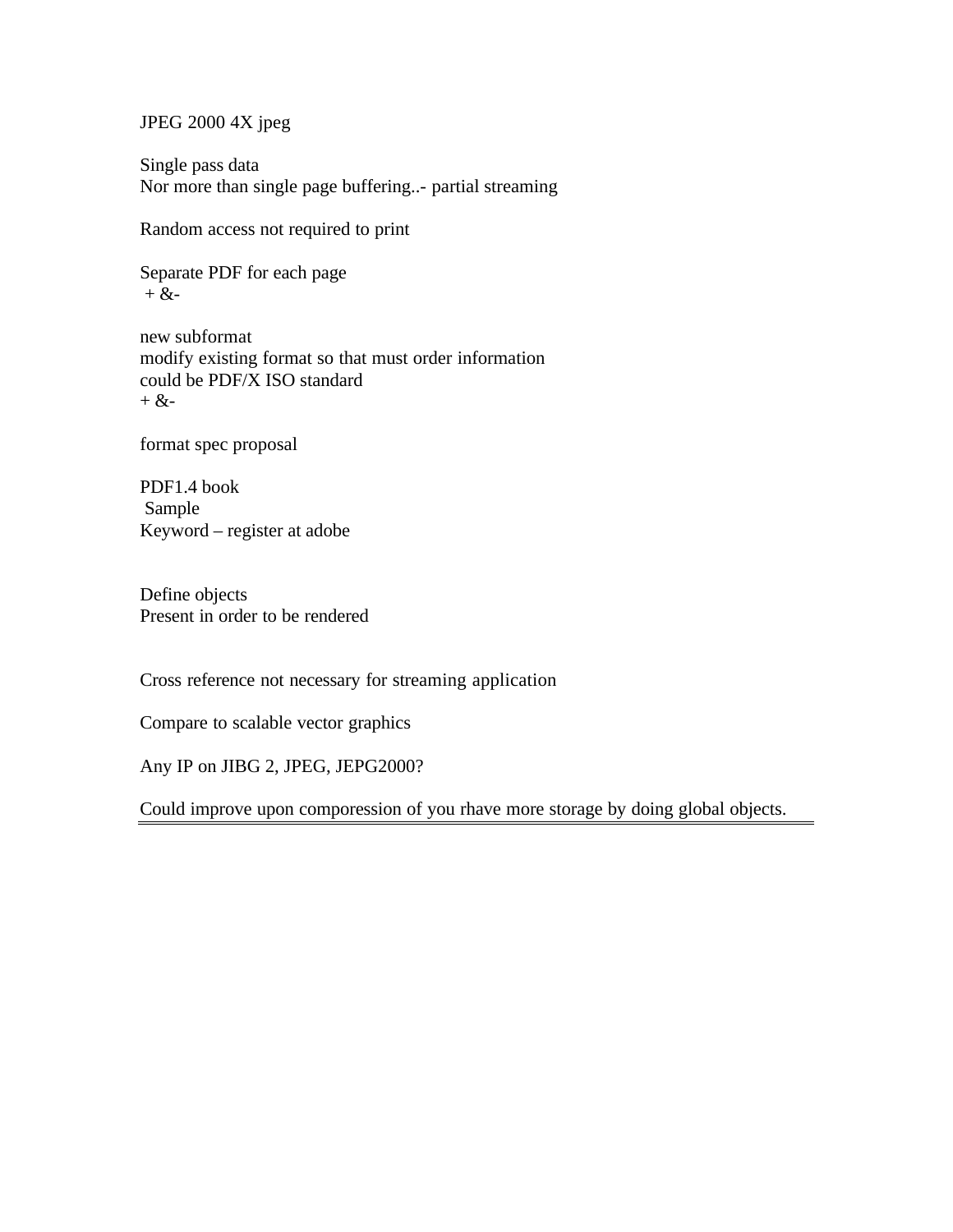#### XML document showing definition of semantics

#### Adding to it. Mechanism but not process. – Add to charter

Short term to define, but needs to be maintained, updated.

The Print semantics that we defined in IPP are being used throughout the industry. The print system may be less functional (e.g. UPnP) or much more complex (e.g. JDF DigitalPrinting). The important point is that whenever possible the semantics are being reused. The reuse is a great benefit to Printer manufacturers. It simplifies the logic necessary to incorporate our devices into these various network environments. It speeds the definition of printing protocols/systems since the semantics of common features need not be reargued. One of the barriers to the use of the PWG print model is its tight association with IPP. In the definition of IPP we clearly separated the model from the protocol. RFC2911 covers the base semantics. We also have extensions to the model defined in some Internet Drafts and IEEE-ISTO PWG standards. I believe we should split the IPP semantic model from the IPP protocol. Using the "PWG Semantic Model" in discussions around industry wide agreed upon print semantics avoids the "IPP baggage". I believe the separation will foster reuse in various network printing environments and standards. The separation will not affect compatibility with IPP. To begin the conversation I though we might start with the definition of a "PrintJob Ticket". The existing semantics has the Job Template Attributes that cover most of a PrintJob Ticket. These cover the semantics of the production instructions. There are some additional descriptive and control attributes that are required. Examples include "jobName", "jobRequestingUserName" and "attributeFidelity". These attributes are normally held in an operation's Operational Attributes. Often there is a direct mapping to a Job's Description Attribute as with "jobName". There are cases where the mapping is simple between the Operational Attribute and the Description Attribute as with "JobRequestingUserName" mapping to "JobOriginatingUserName". We even have cases where there is no mapping such as with "attributeFidelity". We have already agreed on the semantics. We need to work out what a freestanding PrintJob Ticket will look like for the PWG. I have uploaded an XML schema definition for RFC2911. The schema includes some types (e.g. rangeOfInteger), a Job and the elements that compose a Job, namely Job Description and Job Template elements. Included is a sample PrintJob Ticket based on the Job Template. I thought a conversation around a Print Job and a PrintJob Ticket would be appropriate.  $\geq$  Some rules I used in the schema mapping:  $\geq$  1) Data types are simplified where ever possible. ( "nameWithLanguage" > becomes "string" with a length restriction)  $> 2$ ) For attributes (and operations) the  $-$  character is dropped and the  $>$  following character is capitalized. ("job-name" becomes "jobName")  $>$  3) Attribute value strings remain the same. > ("job-state-reasons"='job-printing' becomes > "jobStateReasons"='job-printing') > 4) Any attribute with the string "ipp" has the "ipp" string removed.  $>$  ("ipp-attribute-fidelity" becomes "attribute Fidelity")  $>$  5) All IPP attributes are represented as XML elements.  $> 6$ ) All attribute groups are represented as an ordered set of elements  $>(i.e. sequence) > 7$ ) All enums are represented as strings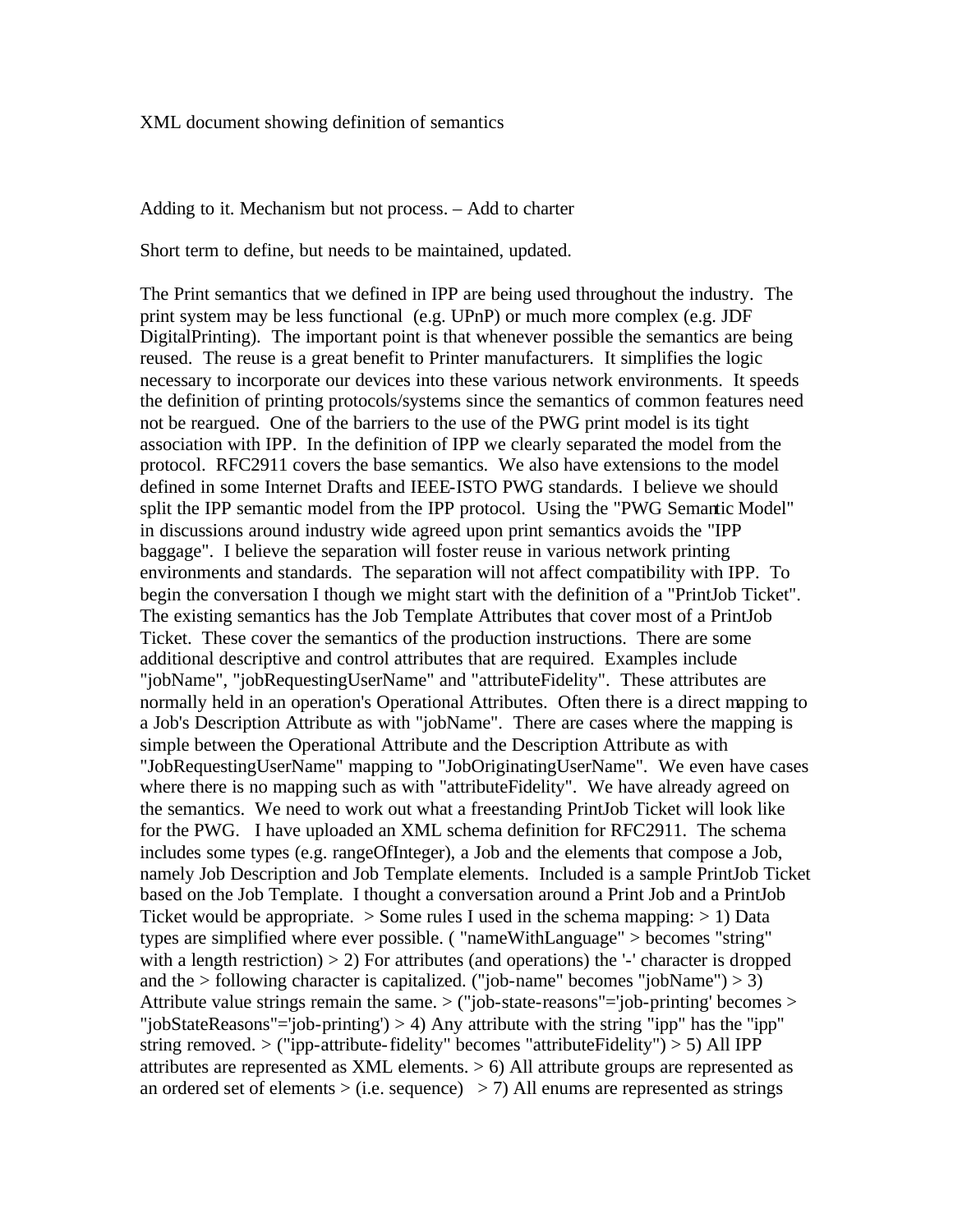using the string associated with  $>$  the integer value. ("job-state"= $3'$  becomes "jobState"="pending") > 8) All type 1 enumes are represented as a "string" type with an > enumerations restriction. (i.e. can not be extended)  $> 9$ ) All type 2 and 3 are represented as a "string". The standardized > values are captured as appinfo annotations. (i.e. allows vendor and site  $>$  extensions)  $>$  10) Multivalue attributes are represented as a single instance of an > element that contains a sequence of elements (see "finishings" in sample  $>$  PrintJobTicket or JobTemplate schema)  $>$  11) shema allows addition of new elements via "xsd:any" and places no > restriction on namespace of addition. > > > > Some PWG specific types: > "ftp://pwg.org/pub/pwg/Semantic\_model/typesPWG.xsd" > The Job:  $>$  "ftp://pwg.org/pub/pwg/Semantic\_model/Job.xsd"  $>$  The Job Description attributes(i.e. XML elements) for the Job:  $>$ 

"ftp://pwg.org/pub/pwg/Semantic\_model/JobDescription.xsd" > The Job Template attributes(i.e. XML elements) for the Job: >

"ftp://pwg.org/pub/pwg/Semantic\_model/JobDescription.xsd" > A Sample Print Job Ticket based on Job Template attributes: >

"ftp://pwg.org/pub/pwg/Semantic\_model/PrintJobTicket.xml" > > I also have a 21 page PWG Semantic Model Overview document that I will send out tomorrow. This version is limited to RFC2911. It is a very concise semantic guide for those of us who are not IPP experts. It describes the model, objects, attributes and actions as briefly as possible. It contains references to RFC2911 sections for those who want the bloody details.

Discussion of semantic model

### **5.1.1 Plan of the rest of the day**

Review document originated by Peter, modified by others

RFC2911 Add document as true object

Question of content vs structure- need both? Schema and instance

Will change!

Self contained or reference to origin of semantics

### *5.1.1.1.1 Work to do*

Review Subdivide attribute groups, more groups\ Mode functions

### *5.1.1.1.2 Semantics and guidelines?*

Schema-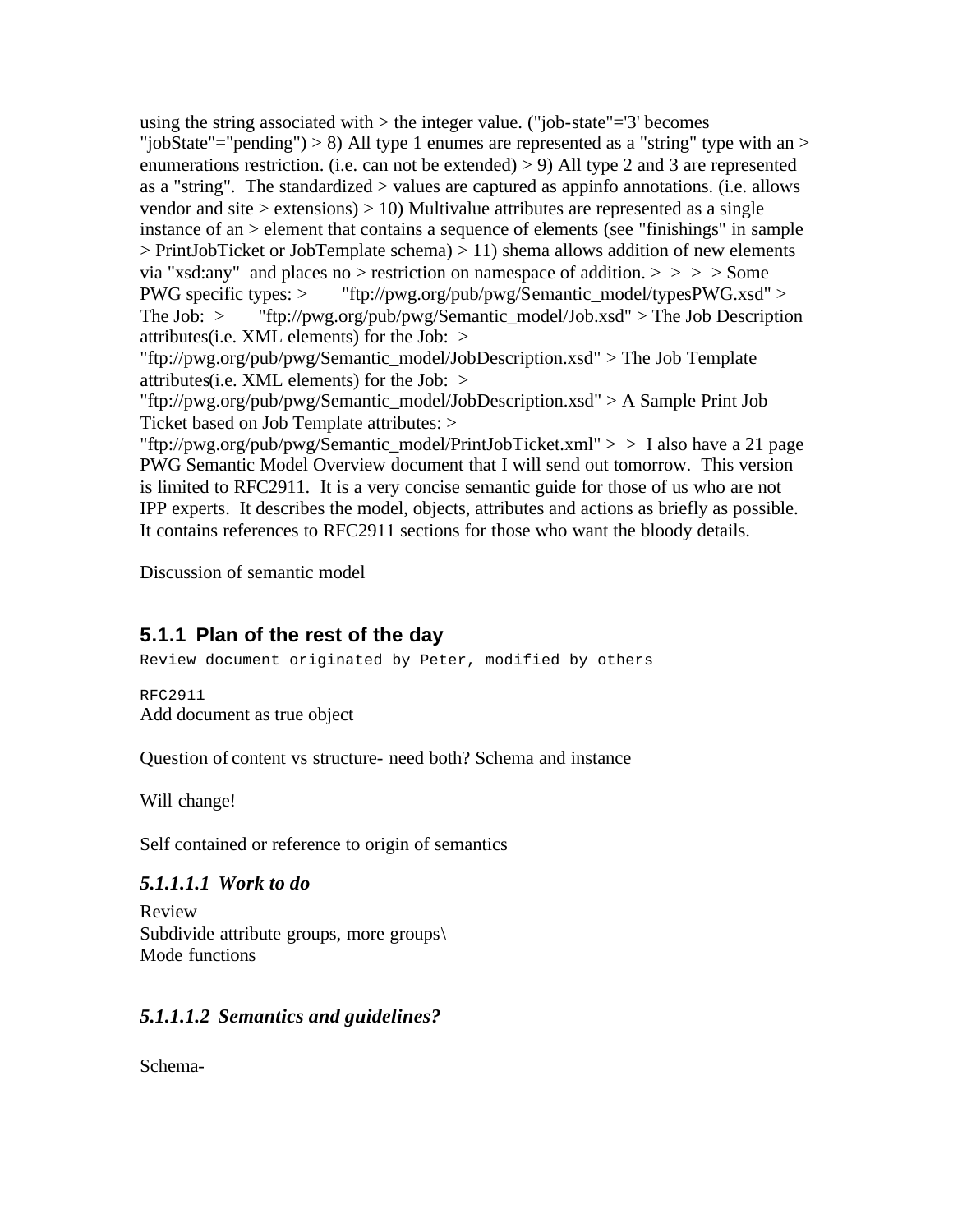What is the vision?? UPDF and PWG semantics– resolve representation question

IPP was Starting Point –how will it evolve?

Composite feature vs collection

Job ticket?? XML list of Job template

Start with IPP and scale up?

JDF – sets up resourecs that will be applied to the job, then applies them.

Eventing. Notification.

End 4:15

### *5.2 UPDF*

Norbert Shade, technical lead for the UPDF group, presented a UPDF status summary and distributed a list of what is done and what has been considered but not implemented in UPDF Level 1.

With recent additions additions, halftoning and raster description are covered.There are no more open issues identified.

The design allows flexibility of configuration. Connectors allow component files to be added to the base configuration file.The UPDF design allows the creation of composite features (e.g., high quality, draft), which may then be presented to the user. The mechanism is easy to extend in features and locales. Locale does not change functional description

The UDPF group solicits interested companies to provide a device description per company to verify the level 1 implementation.

Norbert considered that the group would need one or two more meetings, perhaps skipping the Portland meeting.

### *5.3 XHTML-Print*

Don Wright indicated that there were some details to the specification that still need to be worked through. However, they do not change the core functionality.Last call is expected by end of June.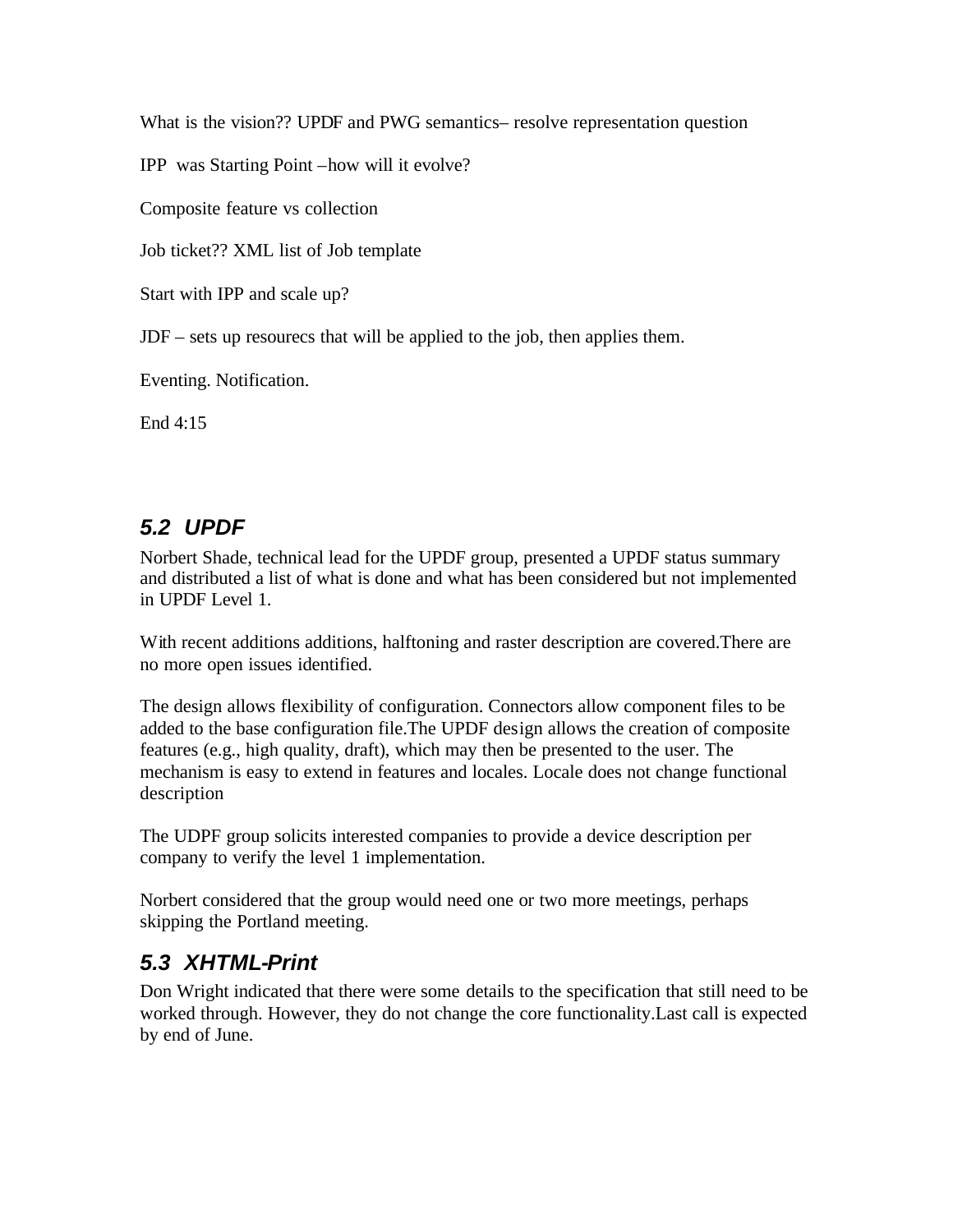# *5.4 IPPFAX*

Gail Songer reported that group is planning to wrap up.The IFX document ftp://ftp.pwg.org/pub/pwg/QUALDOCS/ifx-spec-10.doc is basically done. The Universal Image Format (UIF) ftp://ftp.pwg.org/pub/pwg/QUALDOCS/uif-spec-10.doc is complete, assuming that there are no problems related to the Adobe license question. The understanding is that IETF believes that there is no problem and is proceeding with TIFF-FX definition. . IPPFAX wants to add some items but wishes to operate under the IETF license.This subject was discussed further and Harry Lewis, as PWG chairman, has submitted a request to Adobe to review the UIF specification and respond with any necessary licensing terms and conditions not included as a natural course in referencing RFC 2301.

## *5.5 PSI*

Harry Lewis briefly outlined the PSI Web services approach to printing, including WSDL descriptions to accommodate multiple users. The standard final draft last call is projected to be at end of third quarter, 2002.

## *5.6 MIB*

Ron Bergman summarized the current status of the outstanding MIB RFC's. All review comments are addressed and all questions are resolved.As of the last communications, the IESG will re-review the Finisher MIB in October and the Printer MIB in December. After that, drafts should go to RFC editor's queue. A six-month wait is expected once in the queue.

Media names spec is done, closed, and complete. The link is on PWG Main Web Site, IEEE-ISTO PWG Standard 5101.1-2001.

# *5.7 IPP*

There has been a spate of messages relative to mandatory notification method. Some confusion resulted from the PWG reflector spam filter preventing Ned Freed from distributing comments to the mail list. A new policy has been instituted whereby all rejected messages go to Carl-Uno for review.

Tom Hastings issued an email on 10 April listing the status of all outstanding IPP documents. It was suggested that three experimental documents should be reissued as informational to align with IPP1.1. The decision was not to do anything because this might just further confuse the situation.

Mandatory notification and other items are being handled on the mail list.The PWG will ask the IPP working group whether they would like a face-to-face meeting to assist in resolving any remaining issues.